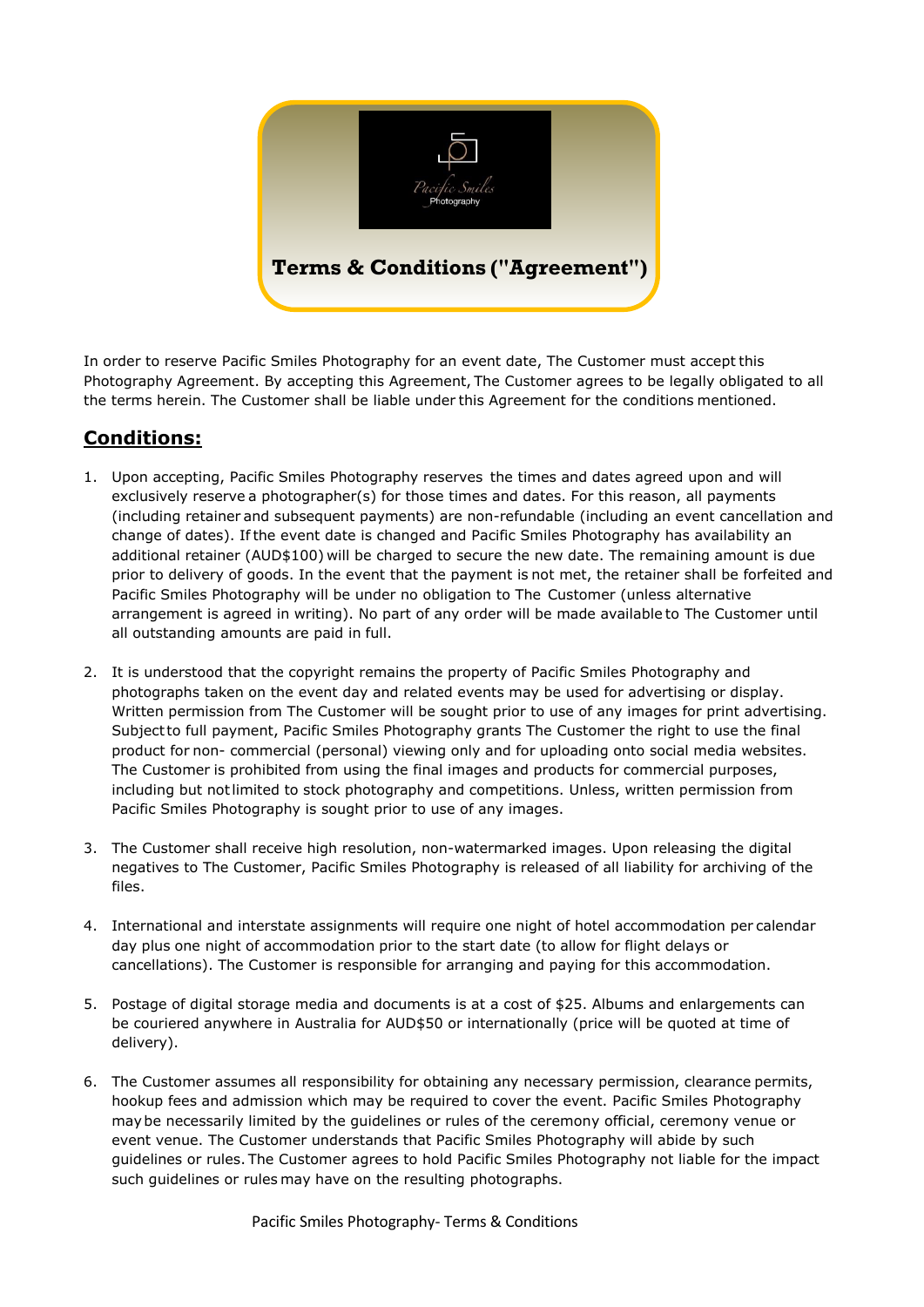- 7. In order to eliminate any confusion on the day of the event, Pacific Smiles Photography will be the only professional photographer at the event. In no event shall customer consult, contract with or engage any other professional photographer for the purposes of covering the event or any other event covered by this Agreement. To ensure the quality of photographs, guests with cameras should refrain from using flashes during the ceremony and should not attempt to take photographs during the time of formal photographs. It shall be the customer's responsibility to inform guests of the above restrictions and to enforce such restrictions.
- 8. Prices for albums and reprints are guaranteed from the time you sign the order agreement until the date that is four months after your event date. Following such period, then-current prices (as determined by Pacific Smiles Photography) will apply for all items ordered hereunder.
- 9. Although the utmost care and attention will be taken to meet The Customer's written requests, Pacific Smiles Photography can make no guarantee express or implied, that any person or shot will be included inthe final photos of the event.
- 10. Wherever possible, The Customer agrees to provide parking close to the event sites. Pacific Smiles Photography shall not be liable for delays caused by traffic conditions or lack of parking facilities and as such provisions should be made in the schedule to allow for this.
- 11. In the unlikely event that a problem arises due to illness, bereavement, accident, loss of materials, equipment failure, or acts of God, Pacific Smiles Photography liability is limited to all monies paid. The utmost care and professional backup procedures are used to store The Customer's files, however this limitationof liability shall also apply in the event that professional materials are damaged in processing/digital storage, lost through camera or memory card malfunction, or otherwise lost or damaged without fault on the part of Pacific Smiles Photography. If Pacific Smiles Photography is unable to perform the services, Pacific Smiles Photography will make every reasonable effort to recommend and secure a replacement photographer(s) and or refund full amount paid.
- 12. If the event is to be covered, The Customer shall provide seating and a meal for Pacific Smiles employees in the same room as the guests (this is to ensure that they are able to see what is happening at all times).
- 13. Finished albums require six weeks to complete from the time the final design is accepted. The Customer is permitted to request any changes to the album or book design prior to it going into production. Once the design has been approved by The Customer any further changes may incur extra costs.
- 14. If parent books are selected as part of the package, The Customer is permitted to make basic photo replacement changes at no extra cost. Any extra design work including page re-design will be charged at AUD\$100 per hour.
- 15. The final deliverables (including event album, canvas, and enlargements) undergo careful quality inspection prior to delivery. Upon receiving the deliverables, The Customer has seven days to report any defects or misprints which will be rectified at no extra cost. After this period extra charges may apply.
- 16. Due to the rapid pace and unpredictable nature of event photography, Pacific Smiles Photography does not guarantee the delivery of any requested or expected photographs.
- 17. 1-day coverage includes a full coverage between 11am and 11pm. In the event that coverage is needed before 11am or past 11pm an additional charge of AUD\$200/h will be applied.